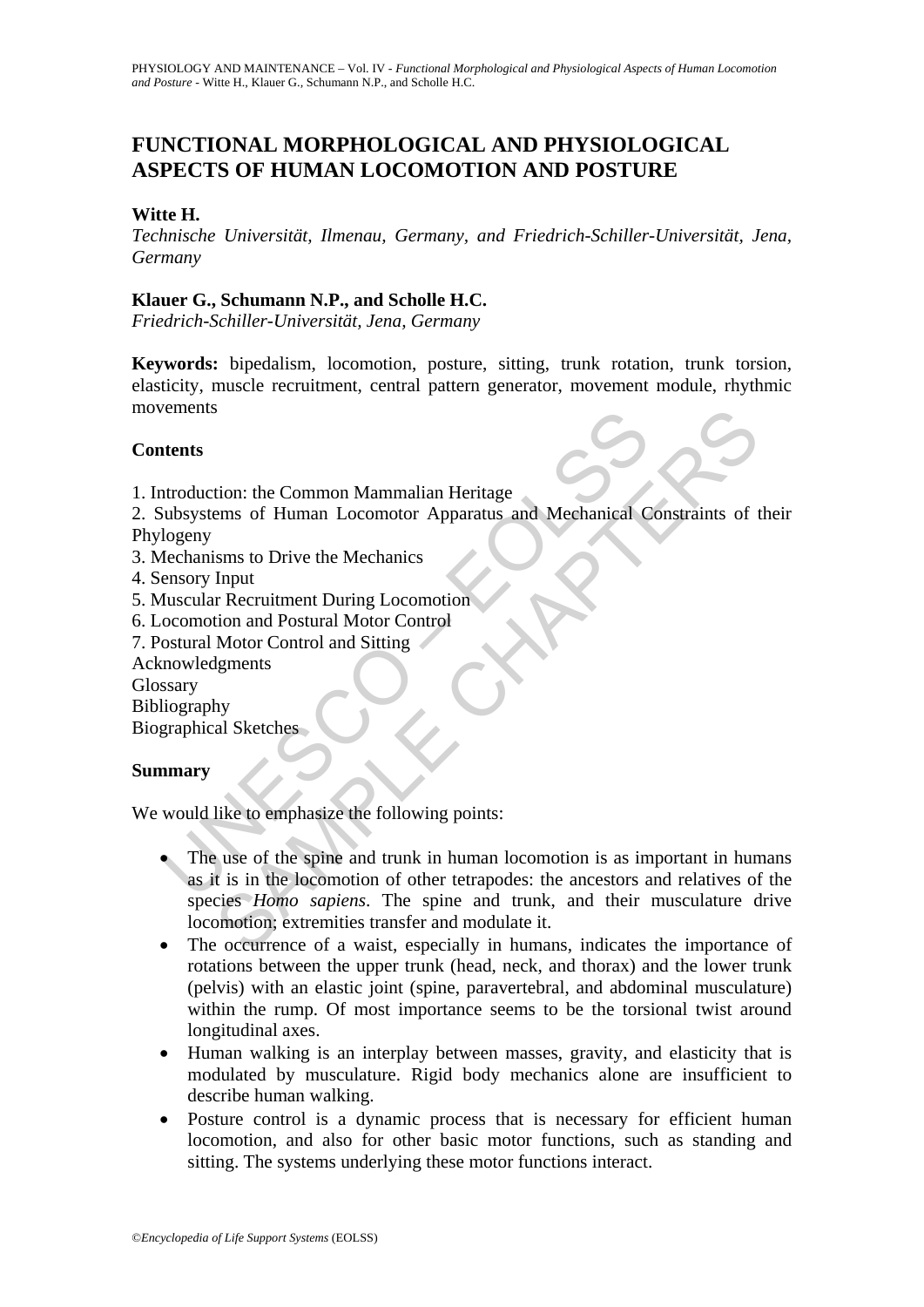• During the locomotion of vertebrates—including humans—a task-specific activation of the motor system is revealed, which is modulated by individual motor realization strategies.

# **1. Introduction: the Common Mammalian Heritage**

or precursors under quite different ecological circumstances.<br>
Sed purposefully towards humans as the "Lords of Creation." In the cargo proposefully towards humans as the "Lords of Creation." In the a zigzag course through Humans are placental mammals, tetrapodes, vertebrates—those zoological classifications in medical science that only seem to be of interest in the context of drug tests using animals as measuring devices. However, as we make use of the common genetic heritage of humans and the mouse in pharmaceutics, we have to be aware that the common descent of mammals also restricts our therapeutical approaches. Human beings are no new invention—our species incorporates the developmental possibilities and restrictions of our ancestors. Evolutionary selection in former times may have acted on our precursors under quite different ecological circumstances. Evolution has not flowed purposefully towards humans as the "Lords of Creation." The outcome is the result of a zigzag course through adaptations towards circumstances that have changed during time. No species is "optimal." All are adapted to fulfill the needs of survival, and as long as they perform this function there exists no driving force towards an optimum. In addition, knowledge about the phylogenetic development of humans is as important for physicians as knowledge about their ontogeny, so that they can avoid therapeutic approaches that aim to act against developmental constraints incorporated in our genetic heritage—a fight that cannot be won.

The bipedal specialization of humans, with its unique functio-morphological adaptations, especially provokes anthropocentric approaches in the therapy of diseases of the human locomotor apparatus. For the locomotion humans use have the same principles as most other mammals. In the following, we shall explain some of the key features of mammalian locomotion and their implications for human medicine.

- now or an encourant arrondomy stacked marriagn and the transfactor and the system in the system cological circumstances. Evolution has posefully towards humans as the "Lords of Creation." The outcome is zigzag course throu The main locomotory organ of vertebrates is the trunk, which incorporates the structure defining the whole group: the vertebral column. Small, ancestral mammals realize up to 50% of the spatial gain per movement cycle of the whole body (contributed by the overlapping step lengths of the extremities and by flight phases) by motions of the trunk. Humans have reduced sagittal bending of the trunk and spine, but the systematic use of deformations of the trunk during walking still indicates the function of a nonrigid trunk for locomotion; be it as a pacemaker for the extremities giving a central clocking mode, as an energy source (which is the subject of controversial debate), or to provide optimized conditions for the use of self-stabilizing mechanisms.
- The stem line of mammals is characterized by sagittalized extremities with three long segments: scapula, humerus, and lower arm, and the corresponding leg segments of the thigh, shank, and elongated metatarsus. The human hindlimb still owns the ancestral three-segmented construction, showing proportions adapted to the needs of self-stabilization. The human forelimb seems to be reduced to two long segments—the locomotor meaning of the scapula is usually ignored due to the fact that in humans this bone is in an rectangular orientation to the plane of motion. As a consequence of the missing kinematic coupling between forelimbs and ground in bipedalism, misfunctions of the scapular pivot only lead to dynamic disturbances,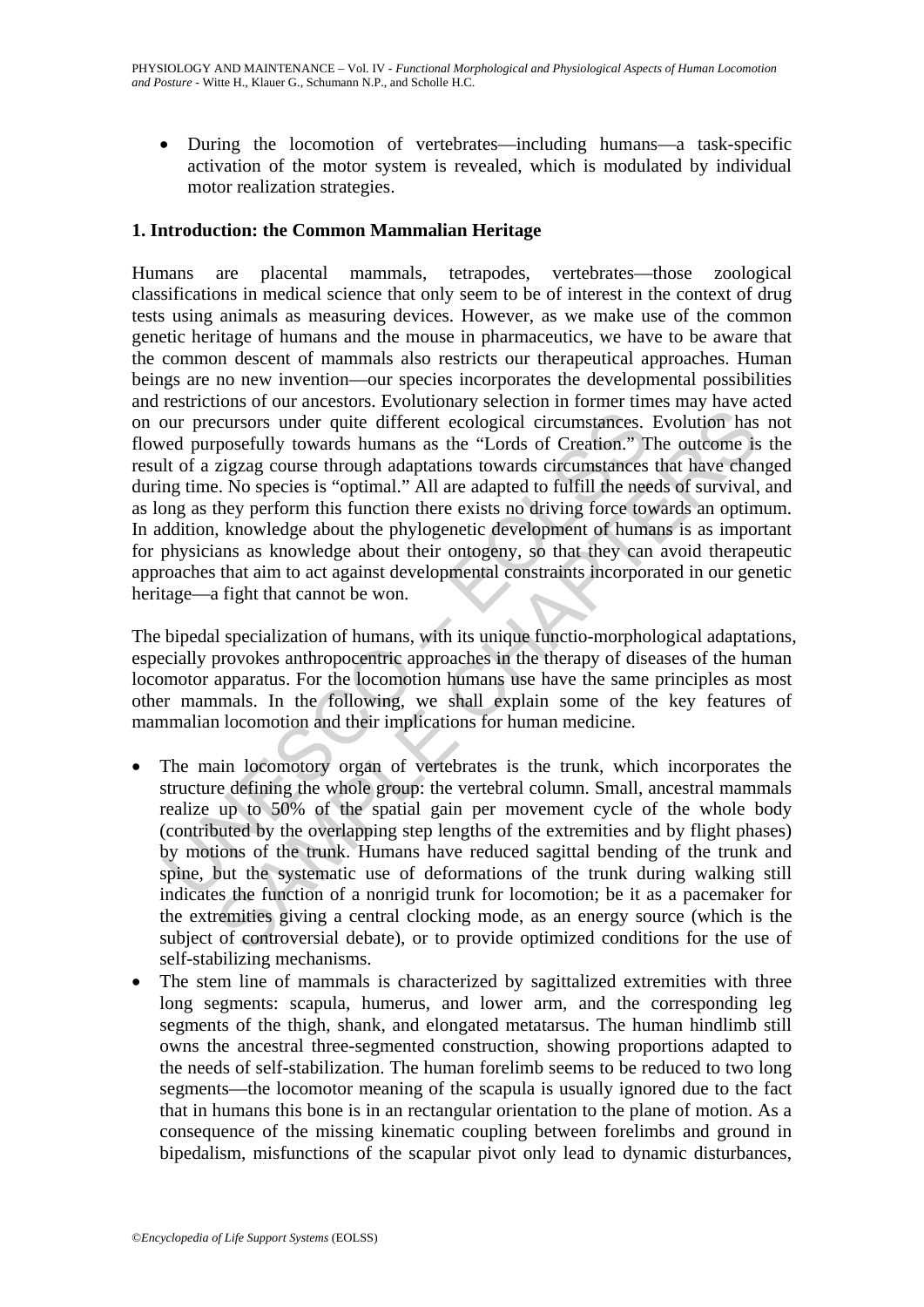which may generally be compensated for by additional input of energy into the system with consecutive disturbances of other parts of the locomotor system.

- Neural control of locomotion, for both the trunk and the extremities, is derived from excitatory waves running down the spinal cord cranio-caudally. Spatiotemporal redistribution of these excitations from the spinal cord onto the musculature is realized by nerve plexus; different locomotor schemes of the extremities may correlate with different formations of plexus.
- In locomotion, energy is periodically transferred between its different subentities of kinematic and potential energy. Potential energy may be stored in the gravitational field, which leads to the concept of the extremities forming pendula, or it may be stored in elastic springs. In large master-cursors, such as horse and camel, these springs may be realized by collagen in tendons or by elastic giant proteins such as titin or nebuline in the muscle bellies of all mammals, including humans.

and or nocaling in the mechanics of terrestrial locomotion follow simpled animals, the mechanics of terrestrial locomotion follow simple and mechanics with the results of evolution), gravitation (a natural constant), and b Incomme in the massive comes of an infinition, metalang naminals, and a<br>second and an increase spice by the metallom (a natural composition), and elasticity (mate<br>usuals of evolution), gravitation (a natural constant), and For limbed animals, the mechanics of terrestrial locomotion follow surprisingly simple common rules. Boundary conditions are given by morphology (body mass and body height: the results of evolution), gravitation (a natural constant), and elasticity (material properties, which seem to have been remarkably unchanged during mammalian evolution). Timing is restricted by neural mechanisms, which may be derived from reptile precursors more than 140 million years ago. Since, within one species, such as *Homo sapiens*, proportions and mass distribution are fairly common for all individuals (these features formed the basis for the differentiation of species in zoological terms), locomotor capabilities are quite restricted within the limitations of our evolutionary heritage. Knowledge about these facilitates rational therapy.

TO ACCESS ALL THE **25 PAGES** OF THIS CHAPTER, Visit: http://www.eolss.net/Eolss-sampleAllChapter.aspx

#### **Bibliography**

- - -

Biedermann F., Schumann N.P., Fischer M.S., and Scholle H.C. (2000). Surface EMG-recordings using a miniaturized matrix electrode: a new technique for small animals*. Journal of Neuroscience. Methods*  97(1), 69–75.

Büschges A. and El Manira A. (1998). Sensory pathways and their modulation in the control of locomotion. *Current Opinion in Neurobiology* 8, 733–739. [Reviews studies about the impact of sensory information on control of locomotion.]

English A.W. and Letbetter W.D. (1982). Anatomy and innervation patterns of the cat lateral gastrocnemius and plantaris muscles. *American Journal of Anatomy* 164, 67–77. [Presents results on muscular compartments that are innervated by the primary branches of the nerve to the muscle.]

Fischer M.S. (1999). Kinematics, EMG, and inverse dynamics of the therian forelimb – a synthetic approach*. Zoologischer Anzeiger* 238, 41–54. [Provides an overview on mammalian limb function.]

Grillner S. Cangiano L., Hu G., Thompson R., Hill R. and Wallen P. (2000). The intrinsic function of a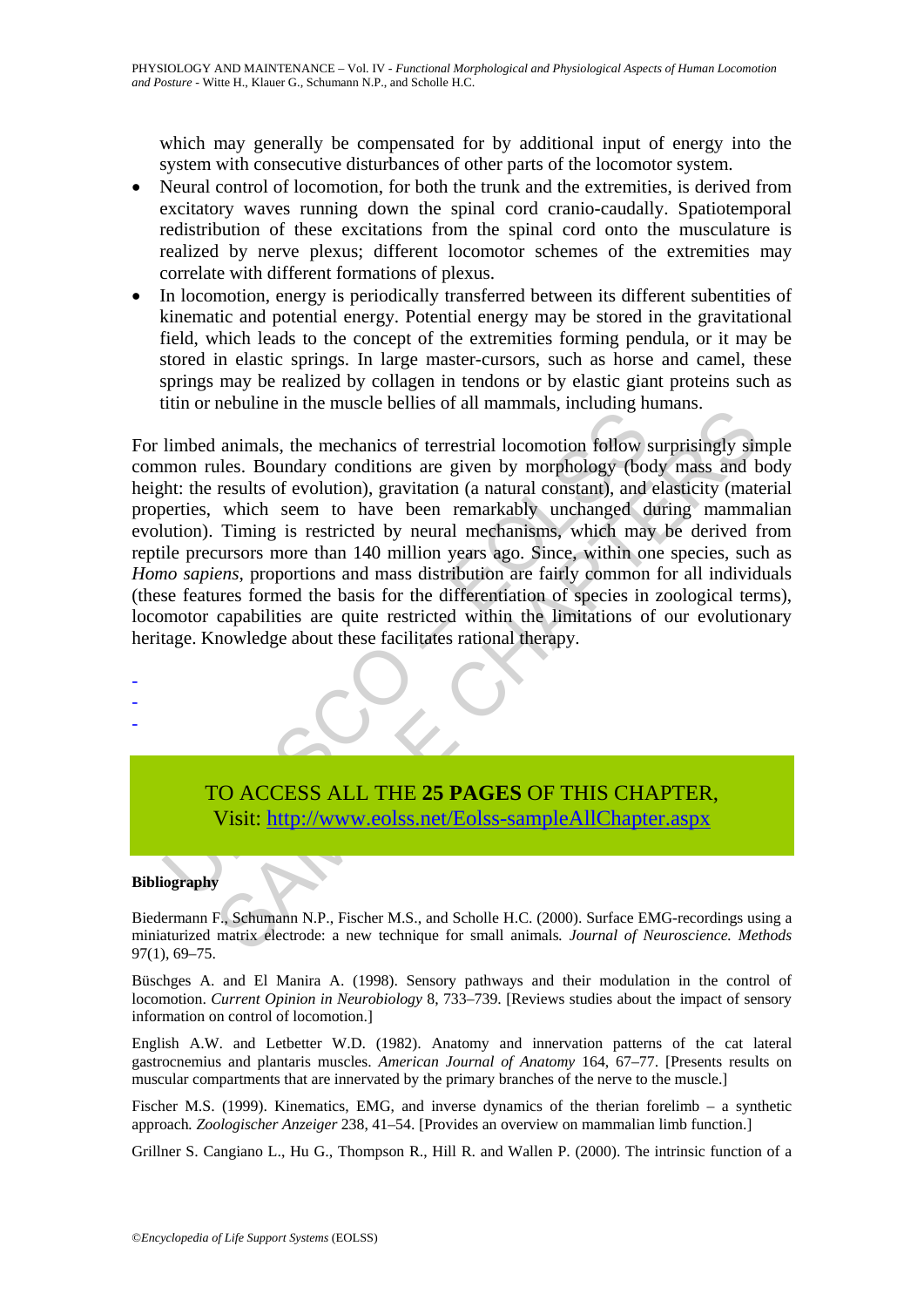motor system – from ion channels to networks and behavior. *Brain Research* 886(1-2), 224–236. [Review of the neuronal organization of pattern generators and locomotor networks based on in vitro preparations of the spinal cord of the lamprey. The concept of pattern generators driving rhythmic locomotion is introduced and intensively studied by Sten Grillner and his group.]

Mussa-Ivaldi F.A. and Bizzi E. (2000). Motor learning through the combination of primitives. *Philosophical transactions of the Royal Society of London*. *Series B: Biological Sciences* 355(1404), 1755–1769. [Introduces the concept of movement modules.]

Preuschoft H., Witte H., and Demes B. (1992). Biomechanical factors that influence overall body shape of large apes and humans*. Topics in Primatology*, Vol. 3 (ed. S. Matano, R.H. Tuttle, H. Ishida, and M. Goodman), pp. 259–289. Tokyo: University of Tokyo Press.

Scholle H.Ch., Schumann N.P., Biedermann F., Stegeman D.F., Graßme R., Roeleveld K., Schilling N., and Fischer M.S. (2001). Spatiotemporal surface EMG characteristics from rat triceps brachii muscle during treadmill locomotion indicate selective recruitment of functionally distinct muscle regions. *Experimental Brain Research* 138, 26–36. [Investigates the selective muscle activation of rat triceps brachii during locomotion considering the three-dimensional muscle fiber distribution.]

ii during locomotion considering the three-dimensional muscle fiber distribution<br>mann N.P., Grosch J., Bradl I., Anders Ch., and Scholle H.Ch. (1996). Lumba<br>Sitzen. *Prävention von berufs- und arbeitsbedingten Erkrankungen* glocomotion considering the three-dimensional muscle fiber distribution.]<br>
P., Grosch J., Bradl I., Anders Ch., and Scholle H.Ch. (1996). Lumbales Oberflächen-<br>
Privivention von bends- and arbeitsbedingten Erkrangkungen. V Schumann N.P., Grosch J., Bradl I., Anders Ch., and Scholle H.Ch. (1996). Lumbales Oberflächen-EMG beim Sitzen. *Prävention von berufs- und arbeitsbedingten Erkrankungen*, Vol. 2 (ed. S. Radandt, R. Grieshaber, and W. Schneider), pp. 255–269. Leipzig, Germany: Erfurter Tage. monade Verlag und Agentur, Rainer Rodewald.

Selverston A. (1999). General principle of rhythmic motor pattern generation from invertebrate CPGs. *Progress in Brain Research, Vol. 123: Peripheral and Spinal Mechanisms in Neural Control of Movement* (ed. M.D. Binder), pp. 247–257. Amsterdam: Elsevier. [Overview of the concept of CPGs in insects and snails.]

Wagner H. and Blickhan R. (1999). Stabilizing function of skeletal muscles: an analytical investigation. *Journal of Theoretical Biology* 199, 163–179. [Offers an approach to the application of the mechanical concept of self-stabilization on muscle function.]

Windhorst U., Hamm T.M., and Stuart D.G. (1989*).* On the function of muscle and reflex partitioning. *Behavioral and Brain Sciences* 12, 629–681. [Provides a survey concerning the function of muscle and reflex partitioning.]

Witte H. (2002). Hints for the construction of anthropomorphic robots based on the functional morphology of human walking. *Journal of the Robotics Society of Japan* 20(3), 25–32.

Witte H., Lesch C., Preuschoft H., and Loitsch C. (1995). Die Gangarten der Pferde: Sind Schwingungsmechanismen entscheidend? Federschwingungen bestimmen den Trab und den Galopp. *Pferdeheilkunde* 11(4), 265–272.

Witte H., Preuschoft H., and Recknagel S. (1991). Human body proportions explained on the basis of biomechanical principles. *Zeitschrift fur Morphologie und Anthropologie* 78, 407–423. [Functional morphology of the human body shape based on rigid body mechanics.]

Witte H., Recknagel S., Lesch C., Rao J.G., and Preuschoft H. (1997). Is Elastic Energy Storage of Quantitative Relevance for the Functional Morphology of the Human Locomotor Apparatus? *Acta Anatomica* 158, 106–111. [Proof for elastic energy storage in the locomotor apparatus of standing human beings.]

#### **Biographical Sketches**

**Professor Hartmut Friedrich Witte**, Fachgebiet Biomechatronik, Institut für Mikrosystemtechnik, Mechanik und Mechatronik, Technische Universität, Ilmenau, Germany, and Institut für Spezielle Zoologie und Evolutionsbiologie, Friedrich-Schiller-Universität, Jena, Germany. Mechanical Engineering, Universität Dortmund, 1979–1984; Medicine, Ruhr-Universität, Bochum, Germany, 1984–1990; Doctoral Thesis (MD), *The Influence of Mechanical Factors on Human Body Shape*, 1992; accreditation as specialist in Anatomy, 1995; Habilitation Thesis, *Elasticity in Locomotor Systems*, 1998; Head of Locomotion study group at Institut für Spezielle Zoologie und Evolutionsbiologie, Friedrich-Schiller-Universität, Jena, Germany, 1998; Professor of Biomechatronics, Technische Universität, Ilmenau,